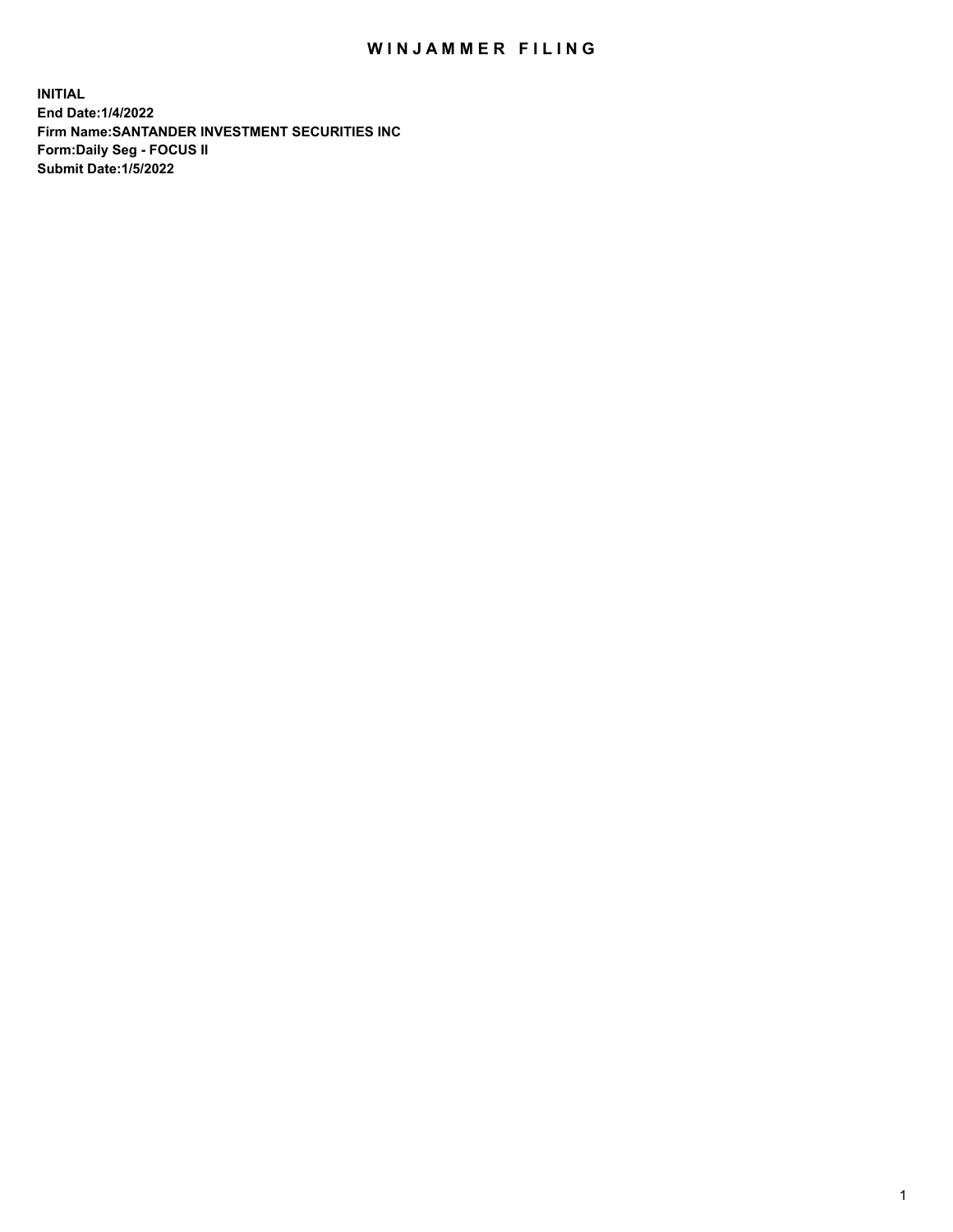**INITIAL End Date:1/4/2022 Firm Name:SANTANDER INVESTMENT SECURITIES INC Form:Daily Seg - FOCUS II Submit Date:1/5/2022 Daily Segregation - Cover Page**

| Name of Company                                                                   | <b>SANTANDER INVESTMENT</b><br><b>SECURITIES INC</b> |
|-----------------------------------------------------------------------------------|------------------------------------------------------|
| <b>Contact Name</b>                                                               | <b>Richard Ro</b>                                    |
| <b>Contact Phone Number</b>                                                       | (212) 350-3662                                       |
| <b>Contact Email Address</b>                                                      | richard.ro@santander.us                              |
| FCM's Customer Segregated Funds Residual Interest Target (choose one):            |                                                      |
| a. Minimum dollar amount: ; or                                                    | 70,000,000                                           |
| b. Minimum percentage of customer segregated funds required:% ; or                | $\overline{\mathbf{0}}$                              |
| c. Dollar amount range between: and; or                                           | 0 <sub>0</sub>                                       |
| d. Percentage range of customer segregated funds required between:% and%.         | 0 <sub>0</sub>                                       |
| FCM's Customer Secured Amount Funds Residual Interest Target (choose one):        |                                                      |
| a. Minimum dollar amount: ; or                                                    | $\overline{\mathbf{0}}$                              |
| b. Minimum percentage of customer secured funds required:%; or                    | $\overline{\mathbf{0}}$                              |
| c. Dollar amount range between: and; or                                           | 0 <sub>0</sub>                                       |
| d. Percentage range of customer secured funds required between:% and%.            | 0 <sub>0</sub>                                       |
| FCM's Cleared Swaps Customer Collateral Residual Interest Target (choose one):    |                                                      |
| a. Minimum dollar amount: ; or                                                    | <u>0</u>                                             |
| b. Minimum percentage of cleared swaps customer collateral required:%; or         | $\underline{\mathbf{0}}$                             |
| c. Dollar amount range between: and; or                                           | 0 <sub>0</sub>                                       |
| d. Percentage range of cleared swaps customer collateral required between:% and%. | 0 <sub>0</sub>                                       |

Attach supporting documents CH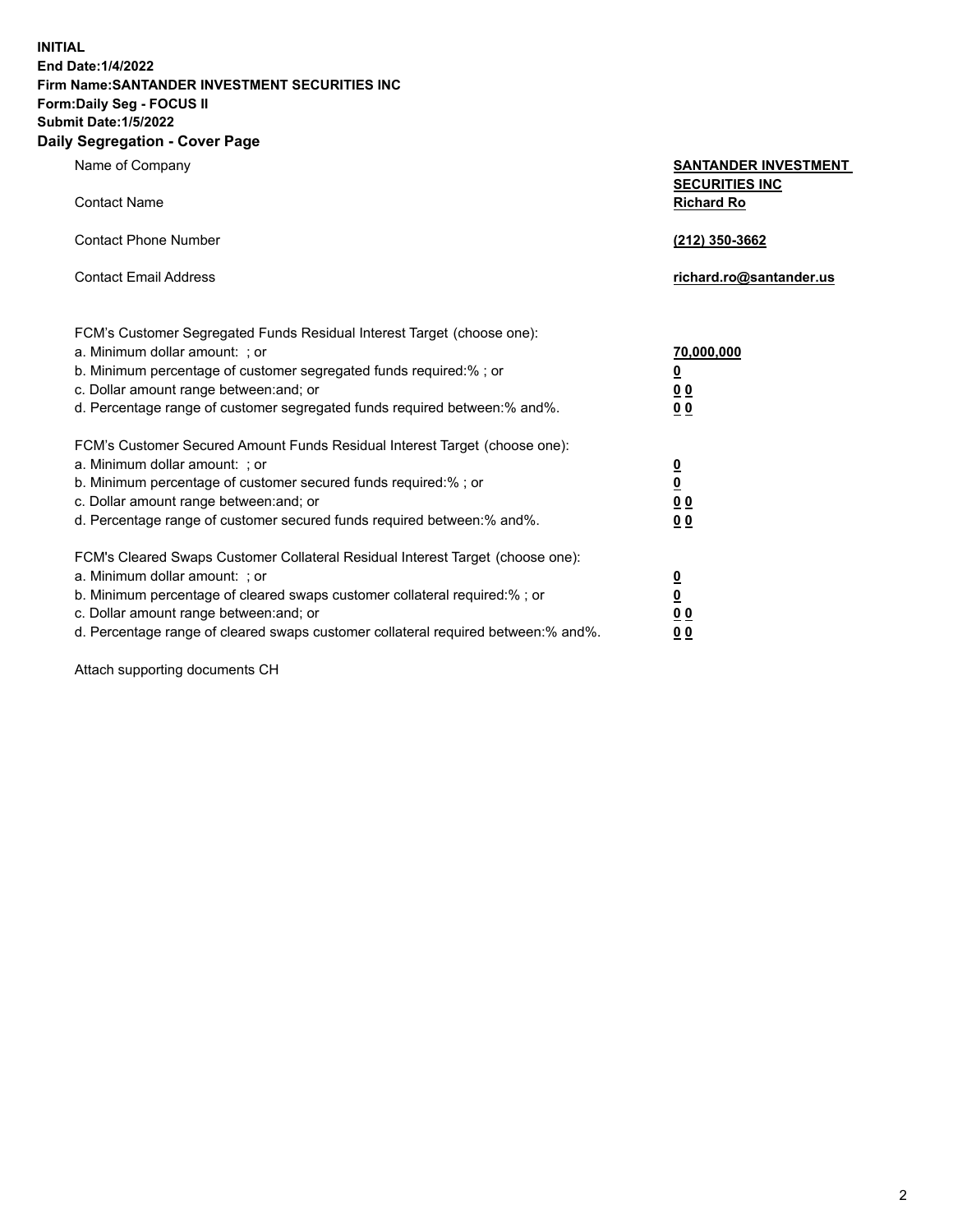## **INITIAL End Date:1/4/2022 Firm Name:SANTANDER INVESTMENT SECURITIES INC Form:Daily Seg - FOCUS II Submit Date:1/5/2022 Daily Segregation - Secured Amounts** Foreign Futures and Foreign Options Secured Amounts Amount required to be set aside pursuant to law, rule or regulation of a foreign government or a rule of a self-regulatory organization authorized thereunder 1. Net ledger balance - Foreign Futures and Foreign Option Trading - All Customers A. Cash **0** [7315] B. Securities (at market) **0** [7317] 2. Net unrealized profit (loss) in open futures contracts traded on a foreign board of trade **0** [7325]<br>3. Exchange traded options Exchange traded options

|     | a. Market value of open option contracts purchased on a foreign board of trade                                                     | $0$ [7335]                      |
|-----|------------------------------------------------------------------------------------------------------------------------------------|---------------------------------|
| 4.  | b. Market value of open contracts granted (sold) on a foreign board of trade                                                       | $0$ [7337]                      |
| 5.  | Net equity (deficit) (add lines 1. 2. and 3.)<br>Account liquidating to a deficit and account with a debit balances - gross amount | $0$ [7345]<br>$0$ [7351]        |
|     | Less: amount offset by customer owned securities                                                                                   |                                 |
| 6.  | Amount required to be set aside as the secured amount - Net Liquidating Equity                                                     | 0 [7352] 0 [7354]<br>$0$ [7355] |
|     | Method (add lines 4 and 5)                                                                                                         |                                 |
| 7.  | Greater of amount required to be set aside pursuant to foreign jurisdiction (above) or line                                        | $0$ [7360]                      |
|     | 6.                                                                                                                                 |                                 |
|     | FUNDS DEPOSITED IN SEPARATE REGULATION 30.7 ACCOUNTS                                                                               |                                 |
| 1.  | Cash in banks                                                                                                                      |                                 |
|     | A. Banks located in the United States                                                                                              | $0$ [7500]                      |
|     | B. Other banks qualified under Regulation 30.7                                                                                     | 0 [7520] 0 [7530]               |
| 2.  | Securities                                                                                                                         |                                 |
|     | A. In safekeeping with banks located in the United States                                                                          | $0$ [7540]                      |
|     | B. In safekeeping with other banks qualified under Regulation 30.7                                                                 | 0 [7560] 0 [7570]               |
| 3.  | Equities with registered futures commission merchants                                                                              |                                 |
|     | A. Cash                                                                                                                            | $0$ [7580]                      |
|     | <b>B.</b> Securities                                                                                                               | $0$ [7590]                      |
|     | C. Unrealized gain (loss) on open futures contracts                                                                                | $0$ [7600]                      |
|     | D. Value of long option contracts                                                                                                  | $0$ [7610]                      |
|     | E. Value of short option contracts                                                                                                 | 0 [7615] 0 [7620]               |
| 4.  | Amounts held by clearing organizations of foreign boards of trade                                                                  |                                 |
|     | A. Cash                                                                                                                            | $0$ [7640]                      |
|     | <b>B.</b> Securities                                                                                                               | $0$ [7650]                      |
|     | C. Amount due to (from) clearing organization - daily variation                                                                    | $0$ [7660]                      |
|     | D. Value of long option contracts                                                                                                  | $0$ [7670]                      |
|     | E. Value of short option contracts                                                                                                 | 0 [7675] 0 [7680]               |
| 5.  | Amounts held by members of foreign boards of trade                                                                                 |                                 |
|     | A. Cash                                                                                                                            | $0$ [7700]                      |
|     | <b>B.</b> Securities                                                                                                               | $0$ [7710]                      |
|     | C. Unrealized gain (loss) on open futures contracts                                                                                | $0$ [7720]                      |
|     | D. Value of long option contracts                                                                                                  | $0$ [7730]                      |
|     | E. Value of short option contracts                                                                                                 | 0 [7735] 0 [7740]               |
| 6.  | Amounts with other depositories designated by a foreign board of trade                                                             | $0$ [7760]                      |
| 7.  | Segregated funds on hand                                                                                                           | $0$ [7765]                      |
| 8.  | Total funds in separate section 30.7 accounts                                                                                      | $0$ [7770]                      |
| 9.  | Excess (deficiency) Set Aside for Secured Amount (subtract line 7 Secured Statement                                                | $0$ [7380]                      |
|     | Page 1 from Line 8)                                                                                                                |                                 |
| 10. | Management Target Amount for Excess funds in separate section 30.7 accounts                                                        | $0$ [7780]                      |
| 11. | Excess (deficiency) funds in separate 30.7 accounts over (under) Management Target                                                 | $0$ [7785]                      |
|     |                                                                                                                                    |                                 |

**0** [7305]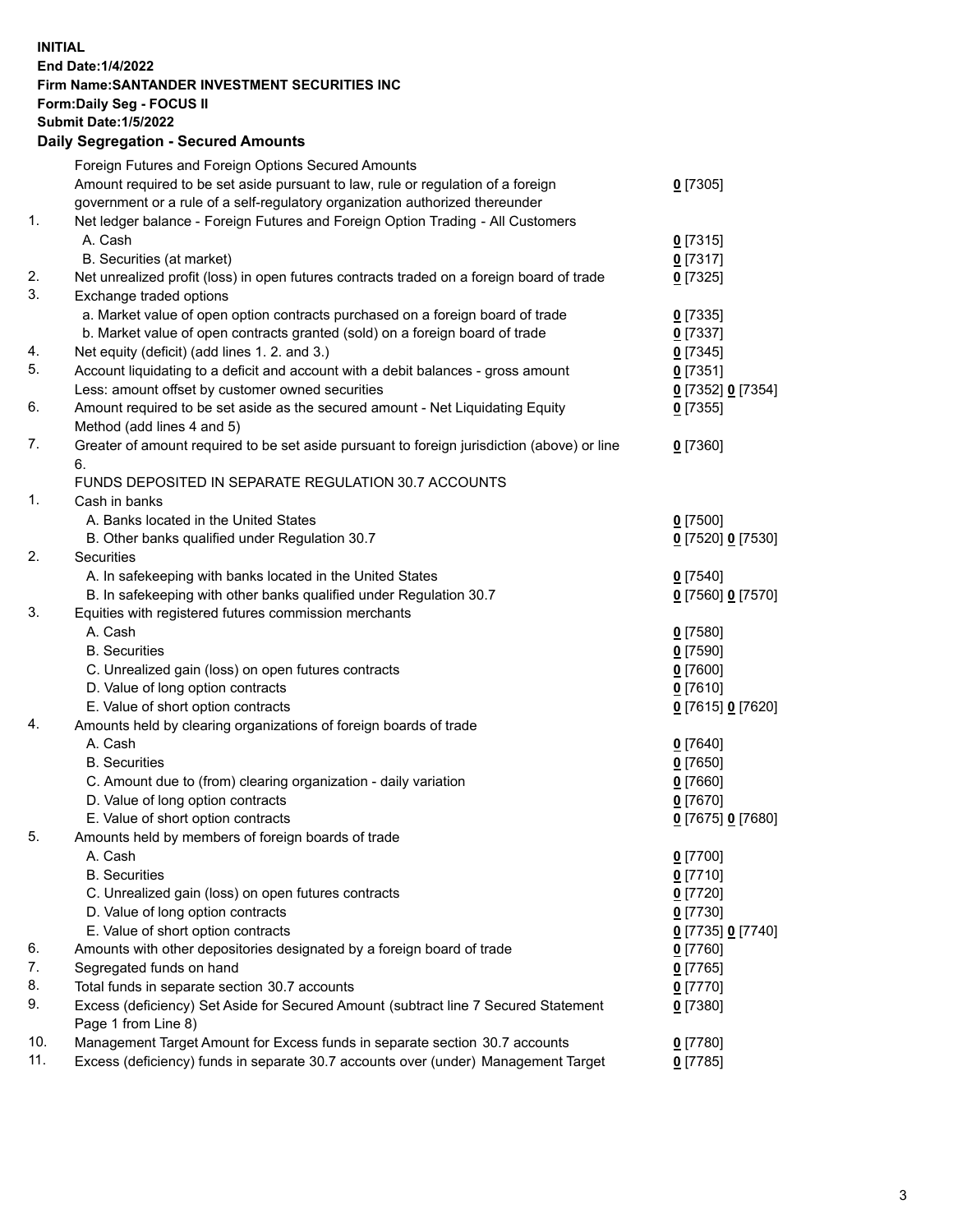| <b>INITIAL</b> |                                                                                                                                 |                                       |
|----------------|---------------------------------------------------------------------------------------------------------------------------------|---------------------------------------|
|                | <b>End Date: 1/4/2022</b>                                                                                                       |                                       |
|                | Firm Name: SANTANDER INVESTMENT SECURITIES INC                                                                                  |                                       |
|                | Form: Daily Seg - FOCUS II                                                                                                      |                                       |
|                | <b>Submit Date: 1/5/2022</b>                                                                                                    |                                       |
|                | Daily Segregation - Segregation Statement                                                                                       |                                       |
|                | SEGREGATION REQUIREMENTS(Section 4d(2) of the CEAct)                                                                            |                                       |
| 1.             | Net ledger balance                                                                                                              |                                       |
|                | A. Cash                                                                                                                         | 1,872,750,277 [7010]                  |
|                | B. Securities (at market)                                                                                                       | $0$ [7020]                            |
| 2.             | Net unrealized profit (loss) in open futures contracts traded on a contract market                                              | 292,976,834 [7030]                    |
| 3.             | Exchange traded options                                                                                                         |                                       |
|                | A. Add market value of open option contracts purchased on a contract market                                                     | 73,415,137 [7032]                     |
|                | B. Deduct market value of open option contracts granted (sold) on a contract market                                             | -33,818,461 [7033]                    |
| 4.             | Net equity (deficit) (add lines 1, 2 and 3)                                                                                     | 2,205,323,787 [7040]                  |
| 5.             | Accounts liquidating to a deficit and accounts with                                                                             |                                       |
|                | debit balances - gross amount                                                                                                   | $0$ [7045]                            |
|                | Less: amount offset by customer securities                                                                                      | 0 [7047] 0 [7050]                     |
| 6.             | Amount required to be segregated (add lines 4 and 5)                                                                            | 2,205,323,787 [7060]                  |
|                | FUNDS IN SEGREGATED ACCOUNTS                                                                                                    |                                       |
| 7.             | Deposited in segregated funds bank accounts                                                                                     |                                       |
|                | A. Cash                                                                                                                         | 219,740,349 [7070]                    |
|                | B. Securities representing investments of customers' funds (at market)                                                          | $0$ [7080]                            |
|                | C. Securities held for particular customers or option customers in lieu of cash (at                                             | $0$ [7090]                            |
|                | market)                                                                                                                         |                                       |
| 8.             | Margins on deposit with derivatives clearing organizations of contract markets                                                  |                                       |
|                | A. Cash                                                                                                                         | 2,031,037,420 [7100]                  |
|                | B. Securities representing investments of customers' funds (at market)                                                          | $0$ [7110]                            |
|                | C. Securities held for particular customers or option customers in lieu of cash (at                                             | $0$ [7120]                            |
|                | market)                                                                                                                         |                                       |
| 9.             | Net settlement from (to) derivatives clearing organizations of contract markets                                                 | -12,781,864 [7130]                    |
| 10.            | Exchange traded options                                                                                                         |                                       |
|                | A. Value of open long option contracts                                                                                          | 73,415,137 [7132]                     |
|                | B. Value of open short option contracts                                                                                         | -33,818,461 [7133]                    |
| 11.            | Net equities with other FCMs                                                                                                    |                                       |
|                | A. Net liquidating equity                                                                                                       | $0$ [7140]                            |
|                | B. Securities representing investments of customers' funds (at market)                                                          | $0$ [7160]                            |
|                | C. Securities held for particular customers or option customers in lieu of cash (at                                             | $0$ [7170]                            |
| 12.            | market)                                                                                                                         |                                       |
| 13.            | Segregated funds on hand                                                                                                        | $0$ [7150]                            |
| 14.            | Total amount in segregation (add lines 7 through 12)<br>Excess (deficiency) funds in segregation (subtract line 6 from line 13) | 2,277,592,581 [7180]                  |
| 15.            | Management Target Amount for Excess funds in segregation                                                                        | 72,268,794 [7190]                     |
| 16.            | Excess (deficiency) funds in segregation over (under) Management Target Amount                                                  | 70,000,000 [7194]<br>2,268,794 [7198] |
|                | <b>Excess</b>                                                                                                                   |                                       |
|                |                                                                                                                                 |                                       |